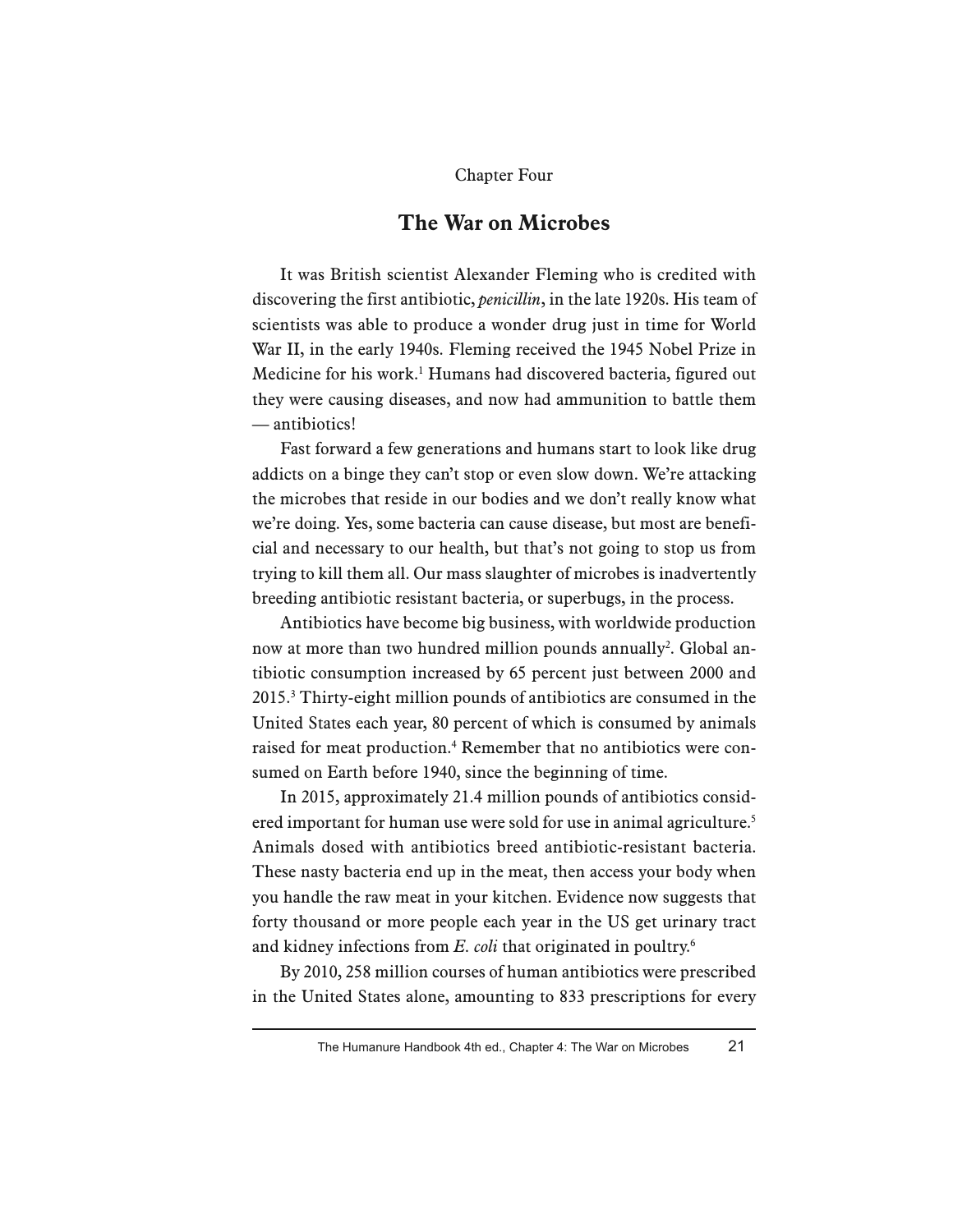one thousand people, many of which were prescribed to babies. In fact, babies in the US were getting 1,365 courses of antibiotics per one thousand bambinos. The average American child receives nearly three courses of antibiotics just in the first two years of life, then an additional course every year for the next eight years; seventeen courses on average by the time he or she is twenty-one and thirty courses by the age of forty.7 Every course of antibiotics can have a profound effect on the body's microbiota, and that effect can last for years.

 In 2014, outpatient providers in the US wrote over 266 million antibiotic prescriptions, or 835 antibiotic prescriptions for every one thousand people.8 Yet, at least 30 percent of oral antibiotics prescribed are unnecessary. Of the total excess prescriptions, nearly three-quarters are for acute respiratory conditions, including asthma, allergies, colds, and other infections not caused by bacteria, which therefore do not respond to antibiotics. On top of this, a third of patients given antibiotic prescriptions for three common respiratory conditions were given the wrong antibiotic anyway.<sup>9</sup>

 Seventy percent of kids who walk into a pediatrician's office walk out with an antibiotic prescription, even when they have an upper respiratory infection caused by a virus, on which an antibiotic has no effect.10 About 40 percent of American women get antibiotics during delivery, and virtually all hospital-born babies are given an antibiotic immediately after birth.<sup>11</sup> Our world has become so saturated with antibiotics that a child who now drinks two cups of cow's milk a day will consume about fifty micrograms of the antibiotic tetracycline every day, residual in the cow's milk from dairy management practices.<sup>12</sup>

 So what? Isn't the *War on Microbes* keeping us cleaner and safer? The answer, in a word, is no. Overuse of antibiotics creates very serious problems. It screws up our microbiome, the invisible beings that naturally populate our bodies. Some of those microbes, however, can adapt to our antibiotic onslaught by developing antibiotic resistance — their defense against our ammunition. The ones that survive the antibiotics can be very nasty, and since our natural protective population of microbes has been wiped out by the antibiotics, the bad bugs are free to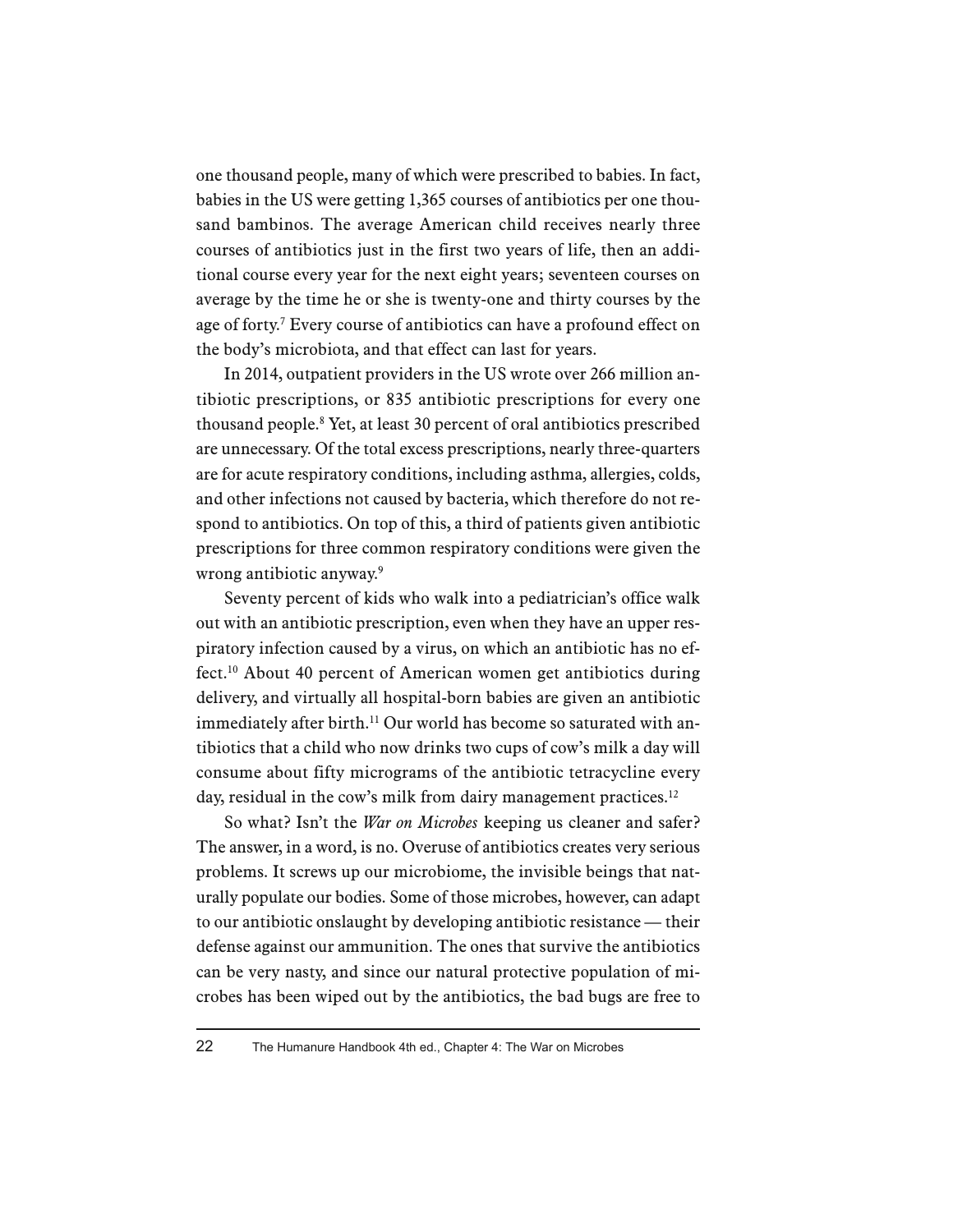multiply like crazy, and maybe even kill us.

We humans discovered microbes; then eventually we figured out how to destroy them. But now the littler buggers are outsmarting *us*. Or in the words of scientists, *The early hope that antibiotics would eradicate infectious diseases has turned out to have been hopelessly naive and wrong. We failed to realize that the use of antibiotics. . . would actually engage us in a long-term war against the entire bacterial world.*<sup>13</sup>

 Considering that microbes have inhabited the Earth for almost four billion years and are still the most abundant forms of life on the planet,14 maybe we should be showing them some respect. Some bacteria, *E. coli,* for example, can reproduce every twenty minutes. That means that a single cell starting reproduction in the morning can become ten billion cells by the afternoon.15 That's a lot of generations in a short time, meaning lots of opportunity for evolution to occur — you know, genetic mutation, that sort of thing. Speaking of which, bacteria have an uncanny ability to exchange genes across different species; they can also transfer antibiotic resistance to other bacteria by a process known as horizontal gene transfer.<sup>16</sup> And guess what? That's exactly what they're doing. When we pump ourselves and our children full of antibiotics, the microbes that develop resistance to the antibiotics are the ones that continue living and multiplying. We're *creating* antibiotic resistant bacteria, a practice which may be looked back on historically as a medical blunder similar to blood-letting. What were we thinking?

 According to the World Health Organization, antimicrobial resistance is now one of the three greatest threats to human health and is one of the biggest public health challenges of our time. In February of 2017, WHO published its first-ever list of antibiotic-resistant "priority pathogens" — twelve families of bacteria that pose the greatest threat to human health. These bacteria resist antibiotics and can transfer genetic material to other bacteria to make them also antibiotic resistant.<sup>17</sup>

 Every year in the United States, at least two million people get an antibiotic-resistant infection, and at least 23,000 die.18 A 2009 study in several US cities even found antibiotic-resistant bacteria in all of the tested tap water.19 Increasingly resistant bacterial strains are often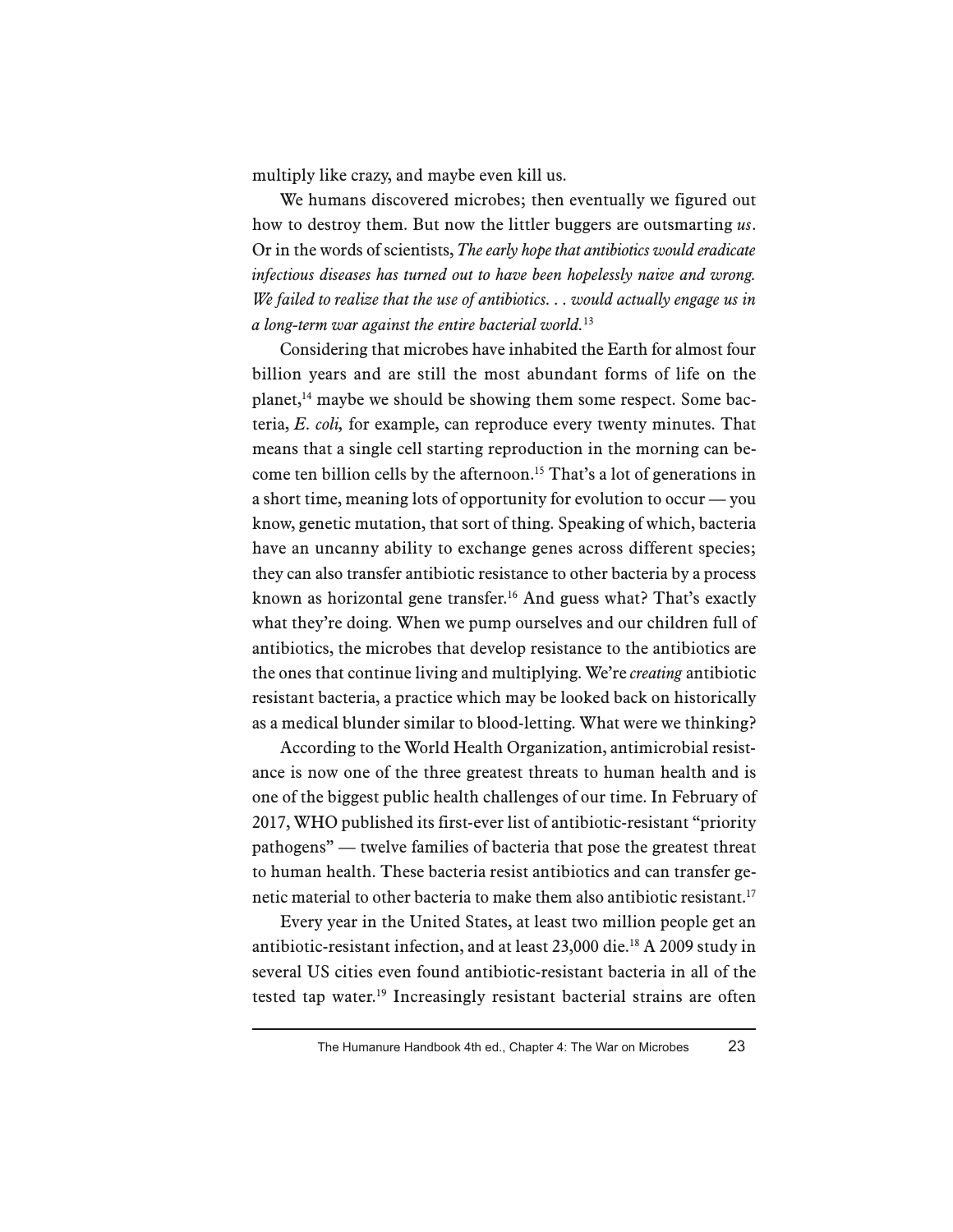spread in the medical environment where rates of handwashing rarely exceed 60 percent, with physicians, believe it or not, reported as having the worst hand-washing record.<sup>20</sup> This could be one reason a 2013 Johns Hopkins study claimed that more than 250,000 people in the US die every year from medical errors, making it the third leading cause of death behind heart disease and cancer. Other reports claim the numbers to be as high as 440,000.<sup>21</sup>

 Then there's your personal microbiome. Your body's resident microbe population is important in the development of your immunity as well as in protecting your body from specific pathogens. Those microscopic critters protect your health and help you more efficiently utilize your food. Since some bacteria grow better in the presence of other bacteria, destruction of specific bacterial strains by antibiotics may disrupt our microbiota in ways that we can't imagine.<sup>22</sup>

 The disruption of our resident microbes is linked to inflammatory bowel disease and many other maladies. These include reflux disease, asthma, obesity, diabetes, gluten intolerance, food allergies, celiac disease, Crohn's disease, lupus, osteoporosis, and autism, not to mention direct infections, including infections from antibiotic resistant bacteria such as *Clostridium difficile* (*C. diff*).<sup>23</sup> A one-week course of antibiotics can lead to the persistence of antibiotic resistant organisms in your body for years.<sup>24</sup>

 Some forms of autism and autism spectrum disorder can be related to a dysfunctional gut microbiome. When researchers fed the probiotic bacteria *Bacteroides fragilis* to mice with such disorders, the resultant changes in their gut microbiome improved autism-related behaviors and alleviated symptoms of autism spectrum disorder.<sup>25</sup>

 Regarding infections, when mice were fed with the disease-causing bacteria *Salmonella enteritidis*, a quantity of one hundred thousand bacteria caused an infection in about half the mice. But if the mice were first given a single oral dose of the antibiotic *streptomycin* several days prior to being given the pathogen, it took only about *three* bacteria to cause an infection! Other antibiotics, including *penicillin*, had the same effect. This phenomenon was shown to occur in humans as well.<sup>26</sup> In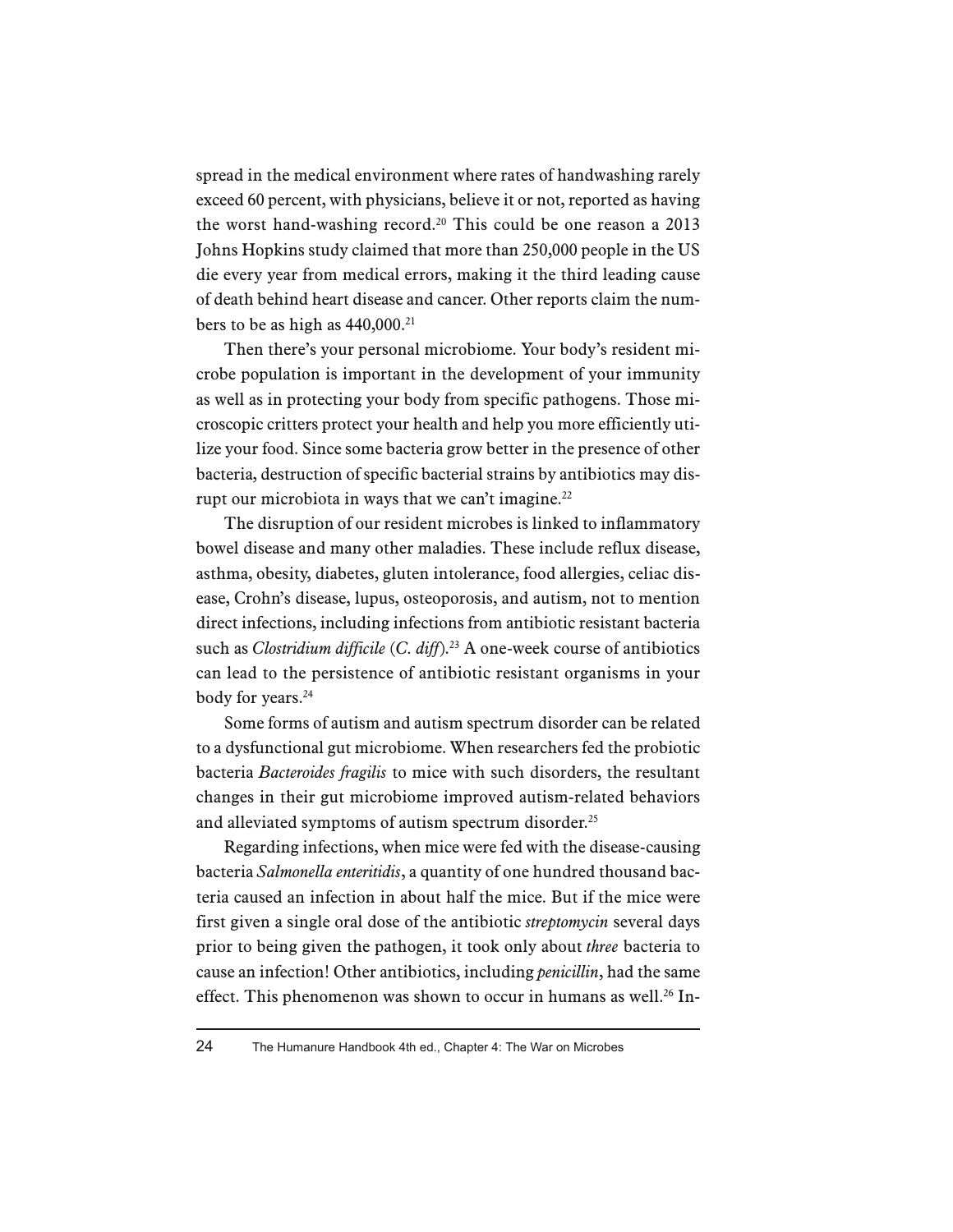creased susceptibility to new infections is a side-effect of antibiotic use, presumably because the microbes that live in you and naturally defend you (you are their home, after all) are wiped out by the drugs.

 The loss of friendly gut bacteria during early childhood can lead to obesity,27 which is now an epidemic problem in the US. The Centers for Disease Control and Prevention released a study in 2017 stating that almost 40 percent of adult Americans and nearly 20 percent of adolescents are obese — the highest rates ever recorded for the US.28 Coincidence? The overall diversity of microbiota is reduced in obese persons.29 Sounds like antibiotics may be playing a role in this. The fact that sugar is added to most store-bought foods doesn't help. Some bacteria have coevolved with the human species to the extent that their secretions can theoretically stimulate their host person to eat certain foods.30 Imagine single-celled bacteria driving their host like a giant robot straight to the donut counter or the chocolate milk. There may be a lot more to the obesity epidemic than we currently understand!

 Antibiotic use in the first year of life is associated with a significantly greater chance of having asthma at the age of seven.<sup>31</sup> One wonders if the altered microbiome of a small child leads to long-term health problems later down the road. How did kids get their microbial roommates anyway? Theoretically, they have no bacteria in the womb, but they become inoculated as they exit through the vagina.32 Passage through the birth canal by means of natural birth provides us with our first bacterial inoculation, primarily by *lactobacillus*, bacteria that naturally reside in the vagina and that help babies digest milk.<sup>33</sup> The coevolution of humans and bacteria should be obvious here. Babies born by C-section miss this initial bacterial indoctrination into the world, and C-sections in the US in 2011 were performed on one in three mothers!34 Most of our bacteria live in the colon, which is the lower part of the large intestine, where a milliliter of stuff (one fifth of a teaspoon) contains more bacteria than there are people on Earth.<sup>35</sup> So when you're coming out the birth canal, chances are you're getting some of those bacteria too. Next time you get a chance, measure the distance between a vagina and an anus. You'll find it's about an inch and a half, close